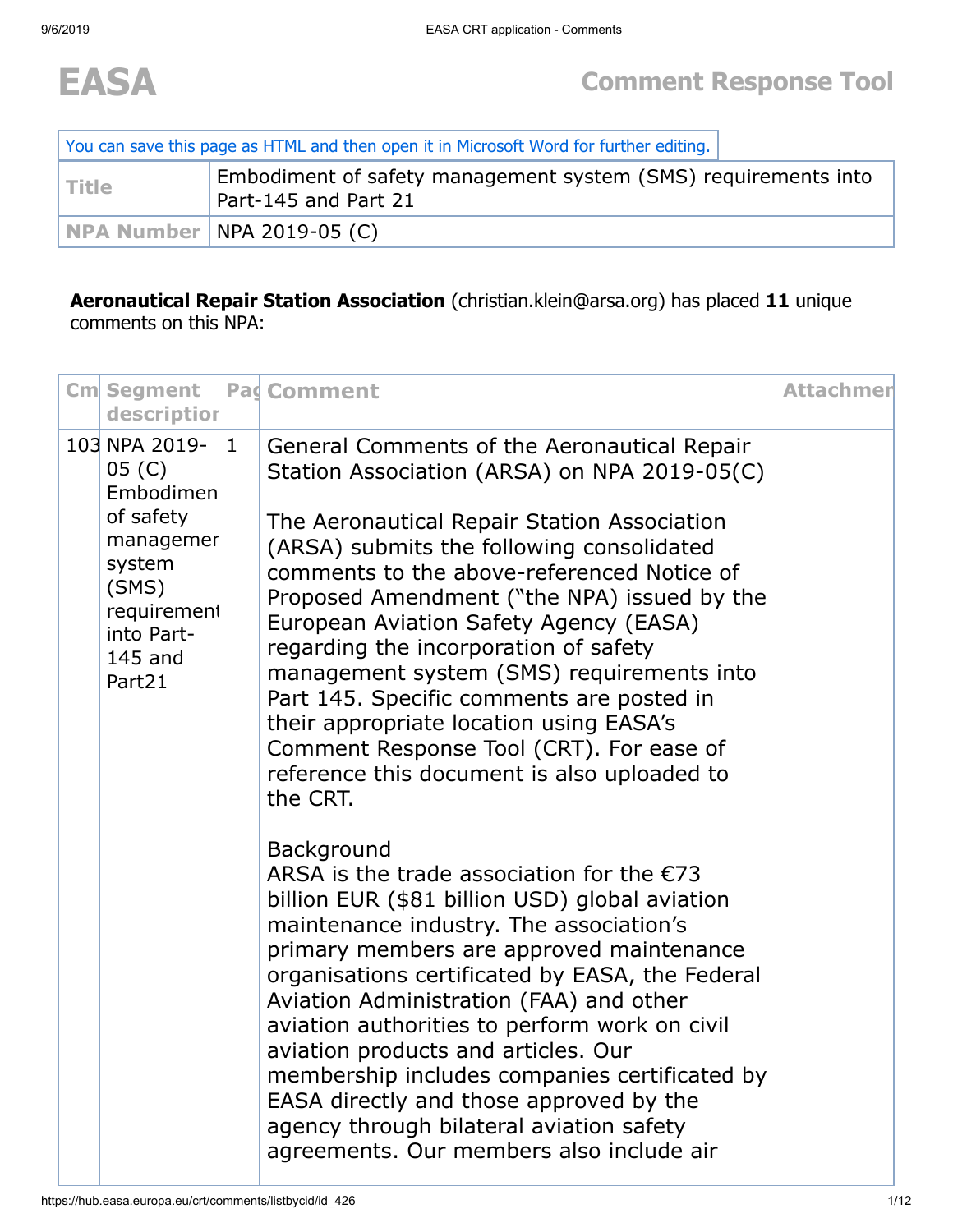| <b>Cm</b> Segment<br>description | <b>Pag Comment</b>                                                                                                                                                                                                                                                                                                                                                                                                                                                                                                                                                                                                                                                                        | <b>Attachmer</b> |
|----------------------------------|-------------------------------------------------------------------------------------------------------------------------------------------------------------------------------------------------------------------------------------------------------------------------------------------------------------------------------------------------------------------------------------------------------------------------------------------------------------------------------------------------------------------------------------------------------------------------------------------------------------------------------------------------------------------------------------------|------------------|
|                                  | carriers, manufacturers, industry service<br>provides, educators and others supporting this<br>vital section of the global economy.                                                                                                                                                                                                                                                                                                                                                                                                                                                                                                                                                       |                  |
|                                  | Summary<br>ARSA shares EASA's objective of improving<br>aviation safety. We generally support the<br>NPA's goal of encouraging organisations<br>authorized to perform civil aviation<br>maintenance to adopt SMS policies, processes<br>and procedures to assess risk; mitigate and<br>constantly reevaluate risk and the<br>effectiveness of safety management programs;<br>and promote the SMS internally.                                                                                                                                                                                                                                                                              |                  |
|                                  | The NPA recognizes the complexity associated<br>with managing compliance within companies<br>with multiple certificates and that a one-size-<br>fits all solution is inappropriate for a diverse<br>industry made up of companies with various<br>sizes and specialties. Specifically, point<br>145.A.200(b) provides that the SMS should<br>correspond to the size of the organisation, the<br>complexity of its activities and risks associated<br>with those activities. Point 145.A.200(c) allows<br>organisations holding more than one certificate<br>to integrate SMSs associated with those<br>certificates. ARSA urges those concepts be<br>maintained in the final regulations. |                  |
|                                  | At the same time, certain provisions of the NPA<br>run contrary to the philosophy underlying SMS,<br>suggest a lack of confidence in the systems<br>required by the new rules, would create new<br>and unnecessary burdens for certificate<br>holders and regulators and would potentially<br>undermine safety. In particular, while the<br>current regulation requires certificate holders<br>to notify the regulator prior to making certain<br>changes to the organisation, the proposed<br>amendments to 145.A.85 would require prior<br>approval by the competent authority. Perhaps<br>most significantly, the proposed rule would                                                  |                  |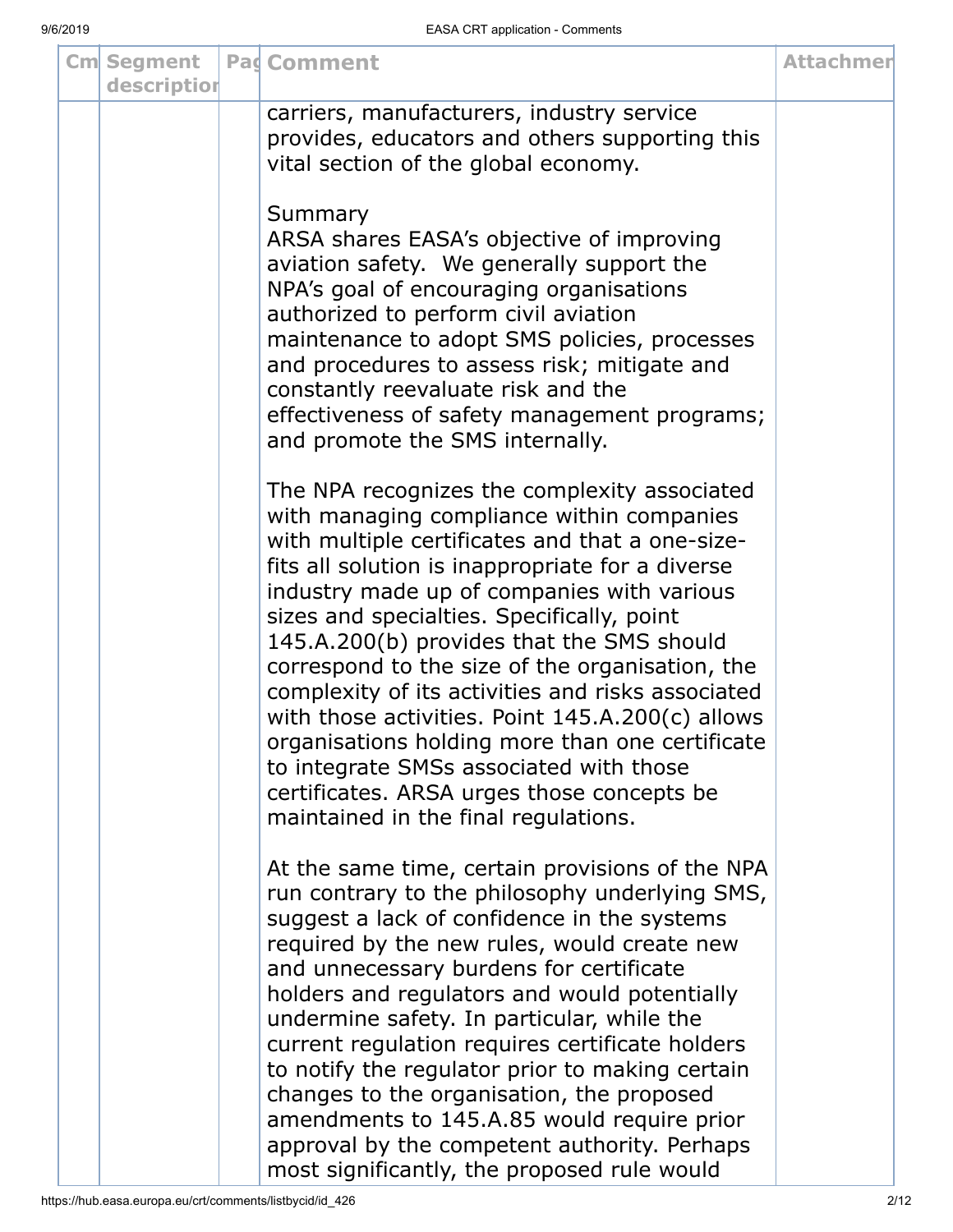|  | <b>Cm</b> Segment<br>description | <b>Pag Comment</b>                                                                                                                                                                                                                                                                                                                                                                                                                                                                                                                                                                                                                                                                                                                                                                                                                                                                                                                                                                                                                                                                                                                                                                                                                                                                                                                                                                                                                        | <b>Attachmer</b> |
|--|----------------------------------|-------------------------------------------------------------------------------------------------------------------------------------------------------------------------------------------------------------------------------------------------------------------------------------------------------------------------------------------------------------------------------------------------------------------------------------------------------------------------------------------------------------------------------------------------------------------------------------------------------------------------------------------------------------------------------------------------------------------------------------------------------------------------------------------------------------------------------------------------------------------------------------------------------------------------------------------------------------------------------------------------------------------------------------------------------------------------------------------------------------------------------------------------------------------------------------------------------------------------------------------------------------------------------------------------------------------------------------------------------------------------------------------------------------------------------------------|------------------|
|  |                                  | require prior approval of changes to personnel<br>responsible for compliance pursuant to point<br>145.A.30(b), for managing compliance<br>monitoring pursuant to point 145.A.30(c) and<br>for managing the SMS pursuant to point<br>145.A.30(ca). Notably, the proposed<br>amendments to the regulation would eliminate<br>the very reasonable provision in the current<br>145.A.85 that recognizes certain personnel<br>changes may be unplanned and requiring<br>notification of those changes at the earliest<br>possible opportunity.                                                                                                                                                                                                                                                                                                                                                                                                                                                                                                                                                                                                                                                                                                                                                                                                                                                                                                 |                  |
|  |                                  | A key concept underlying SMS is that safety<br>depends on the organization and its processes,<br>not individuals; put another way, the privilege<br>of holding a certificate is not dependent on any<br>one individual, but rather on the company's<br>SMS. Requiring the regulator to approve<br>personnel changes made in accordance with<br>the company's SMS defeats the purpose of the<br>system and the proposed regulatory changes.<br>It is the company's responsibility, not that of<br>regulators, to manage operations and make<br>decisions about who is best suited to ensure<br>compliance, safety and the company's success.<br>If the company has properly designed and<br>implemented its SMS, the new employees<br>appointed to key positions should be presumed<br>qualified and trained as required by point<br>145.A.30(e). The new approval requirements<br>in 145.A.85 would give regulators<br>unprecedented authority over internal<br>personnel changes, diverting competent<br>authority resources and undermining the<br>ability of certificate holders to manage their<br>businesses on a daily basis. Finally, by<br>requiring the regulator's approval of personnel<br>changes, the new rule will undermine safety by<br>thwarting a company's ability to remove a<br>team member whose acts or omissions run<br>contrary to the company's SMS. For all these<br>reasons, we urge EASA to remove the prior |                  |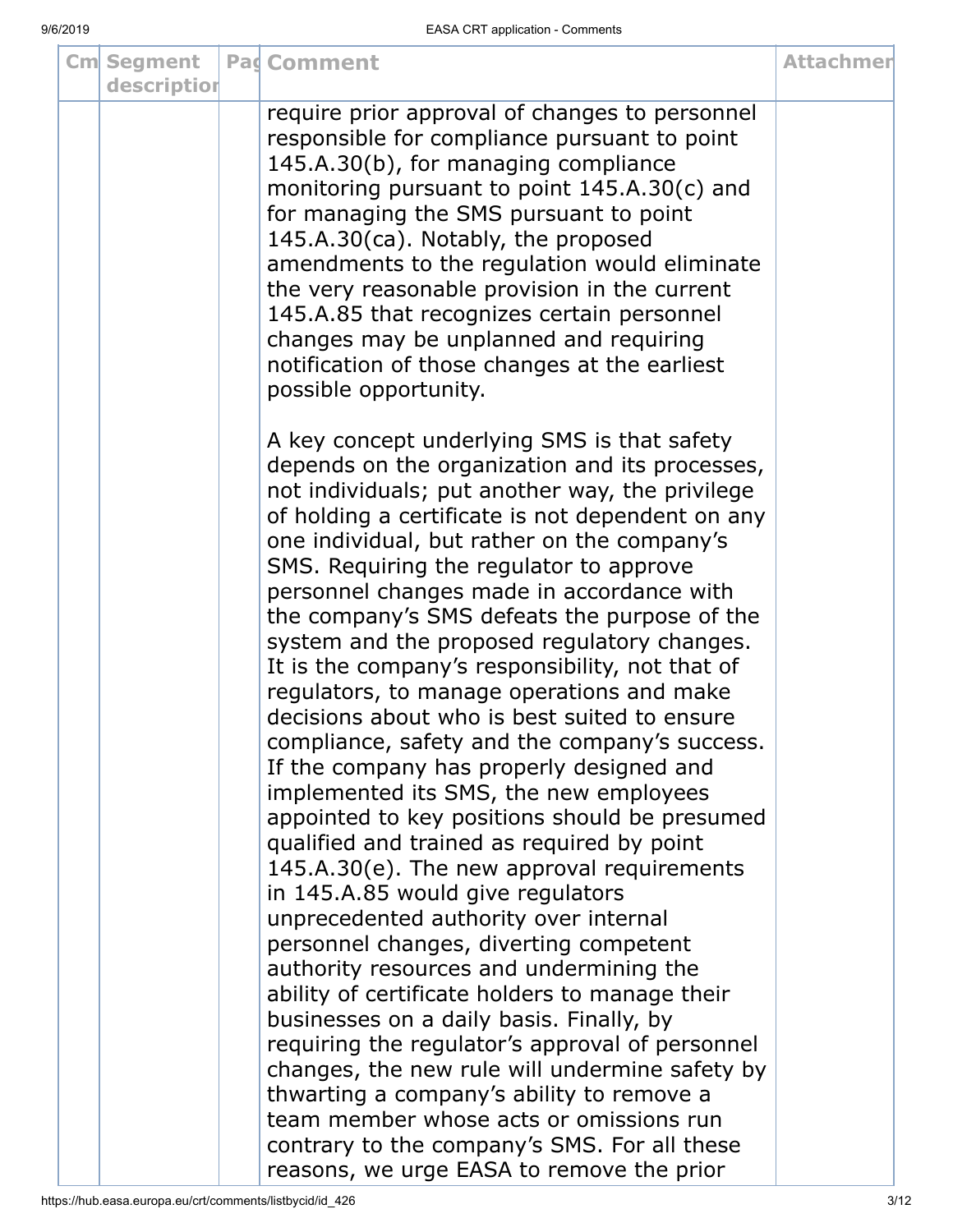| <b>Cm</b> Segment<br>description | <b>Pad Comment</b>                                                                                                                                                                                                                                                                                                                                                                                                                                                                                                                                                                                                                                       | <b>Attachmer</b> |
|----------------------------------|----------------------------------------------------------------------------------------------------------------------------------------------------------------------------------------------------------------------------------------------------------------------------------------------------------------------------------------------------------------------------------------------------------------------------------------------------------------------------------------------------------------------------------------------------------------------------------------------------------------------------------------------------------|------------------|
|                                  | approval requirement and revert to the current<br>notification system, particularly as it relates to<br>unanticipated personnel changes.                                                                                                                                                                                                                                                                                                                                                                                                                                                                                                                 |                  |
|                                  | Additionally, while we share the goal of<br>creating the safest global aviation system<br>possible, we caution the agency against<br>creating unreasonable public expectations<br>about safety outcomes since some risks are<br>inherent and cannot be eliminated. At their<br>best, regulations reflect and mandate the<br>adoption of broadly recognized and proven<br>best practices; however, unnecessary and<br>inconsistent mandates that intrude on sound<br>business judgment add complexity and lead to<br>confusion, which in turn undermine safety. It is<br>with the foregoing in mind that we submit<br>these comments and recommendations. |                  |
|                                  | While these comments reflect ARSA's primary<br>concerns based on our analysis of the NPA, we<br>recognize that our submission may not include<br>all issues impacting our member companies.<br>As such, we urge EASA to seriously consider all<br>suggestions provided by industry to improve<br>the proposed SMS regulatory framework.                                                                                                                                                                                                                                                                                                                  |                  |
|                                  | Thank you for considering ARSA's comments.<br>We look forward to working with you to<br>complete the amendment process.                                                                                                                                                                                                                                                                                                                                                                                                                                                                                                                                  |                  |
|                                  | Respectfully submitted,                                                                                                                                                                                                                                                                                                                                                                                                                                                                                                                                                                                                                                  |                  |
|                                  | Christian A. Klein<br><b>Executive Vice President</b><br>Aeronautical Repair Station Association<br>117 North Henry Street<br>Alexandria, VA 22314<br>United States of America<br>Tel. +1.703.739.9543<br>Email christian.klein@arsa.org                                                                                                                                                                                                                                                                                                                                                                                                                 |                  |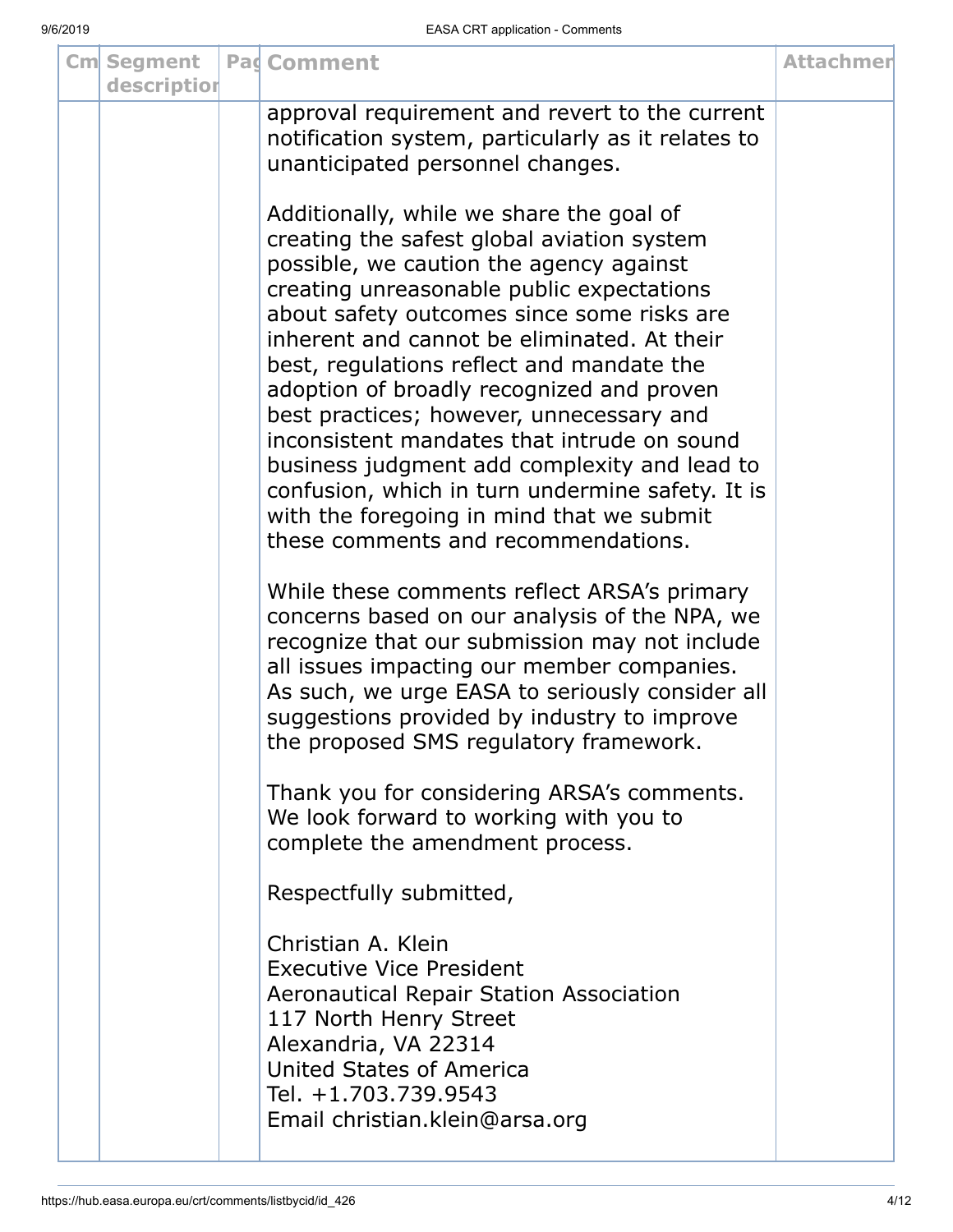| <b>Cm</b> Segment<br>description                                                            |                | <b>Pad Comment</b>                                                                                                                                                                                                                                                                                                                                                                                                                                                                                                                                                               | <b>Attachmer</b> |
|---------------------------------------------------------------------------------------------|----------------|----------------------------------------------------------------------------------------------------------------------------------------------------------------------------------------------------------------------------------------------------------------------------------------------------------------------------------------------------------------------------------------------------------------------------------------------------------------------------------------------------------------------------------------------------------------------------------|------------------|
| 102 Draft<br>Cover<br>Regulation<br>(EU)<br>No1321/201<br>(Draft<br><b>EASA</b><br>opinion) | $\overline{7}$ | Aeronautical Repair Station Association<br>Comment #1. Draft Cover Regulation (EU)<br>No1321/2014 (Draft EASA opinion) - Article 4-<br>10. Page 7.<br>The proposed regulation provides that<br>certificated entities must adopt SMS within two<br>years of the final regulation's issuance. ARSA<br>urges the two-year transition period to be<br>maintained or extended to ensure sufficient<br>time for systems to be properly designed and<br>implemented.                                                                                                                    |                  |
| 102 145.A.60<br>Occurrence<br>reporting                                                     | 21<br>22       | Aeronautical Repair Station Association<br>Comment #2. 145.A.60-Occurrence reporting.<br>Page 21.                                                                                                                                                                                                                                                                                                                                                                                                                                                                                |                  |
|                                                                                             |                | Point 145.A.60(b) requires the organisation to<br>report to both the competent authority and the<br>organisation responsible for the design of the<br>aircraft, "any incident, malfunction, technical<br>defect, exceeding of technical limitations,<br>occurrence that would highlight inaccurate,<br>incomplete or ambiguous information [in<br>technical data] or other irregular circumstance<br>that has or may have endangered the safe<br>operation of the aircraft and that has not<br>resulted in an accident or serious incident."                                     |                  |
|                                                                                             |                | ARSA is concerned that this requirement is<br>overly broad and will impose unnecessary<br>burdens on both certificated entities and the<br>regulator. Many articles sent to maintenance<br>providers have experienced discrepancies.<br>Serious, previously undetected defects caused<br>by issues with design or production<br>deficiencies, are relatively easy to recognize<br>and report. On the other hand, the failures and<br>malfunctions that are known, anticipated,<br>recognized as correctable and have corrective<br>action specified should not require a report. |                  |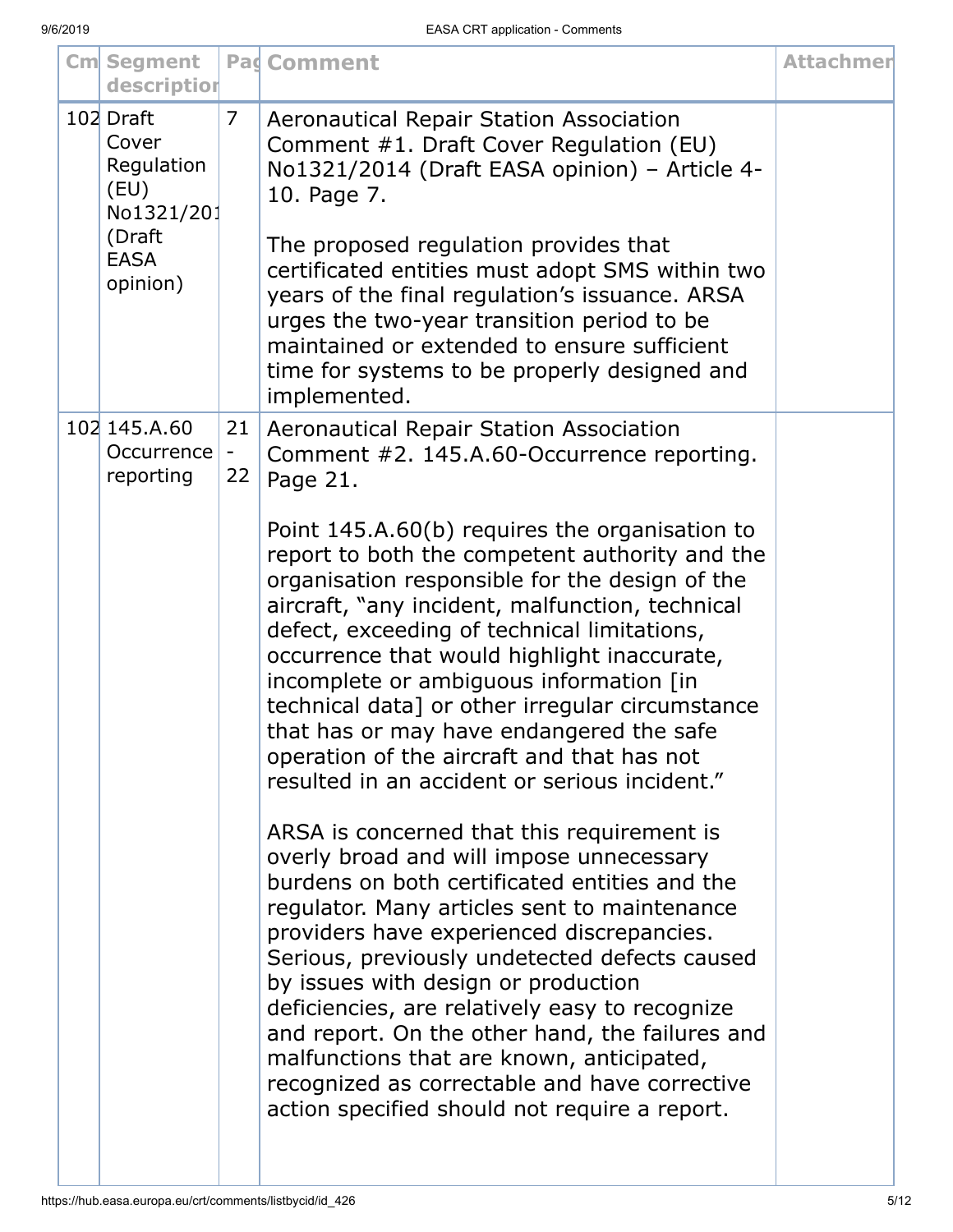| <b>Cm</b> Segment<br>description | <b>Pag Comment</b>                                                                                                                                                                                                                                                                                                                                                                                                                                                                                                                                                                                                                                                                                                                                                                                                      | <b>Attachmer</b> |
|----------------------------------|-------------------------------------------------------------------------------------------------------------------------------------------------------------------------------------------------------------------------------------------------------------------------------------------------------------------------------------------------------------------------------------------------------------------------------------------------------------------------------------------------------------------------------------------------------------------------------------------------------------------------------------------------------------------------------------------------------------------------------------------------------------------------------------------------------------------------|------------------|
|                                  | To avoid over-reporting and clogging up the<br>regulator's system for handling reports under<br>point 145.A.60(b) and to ensure unknown,<br>unanticipated and serious matters are<br>reported, logic dictates that the agency require<br>reports on conditions (failures, malfunctions or<br>defects) that do not have corrective actions<br>available from (1) a design approval holder's<br>maintenance data (manuals or instructions for<br>continued airworthiness, service bulletins and<br>the like); or, (2) other methods, techniques or<br>practices acceptable to or approved by the<br>agency; or (3) an airworthiness directive. If a<br>corrective action is available, the seriousness<br>of the failure, malfunction or defect has been<br>affirmatively addressed and there is no need<br>for a report. |                  |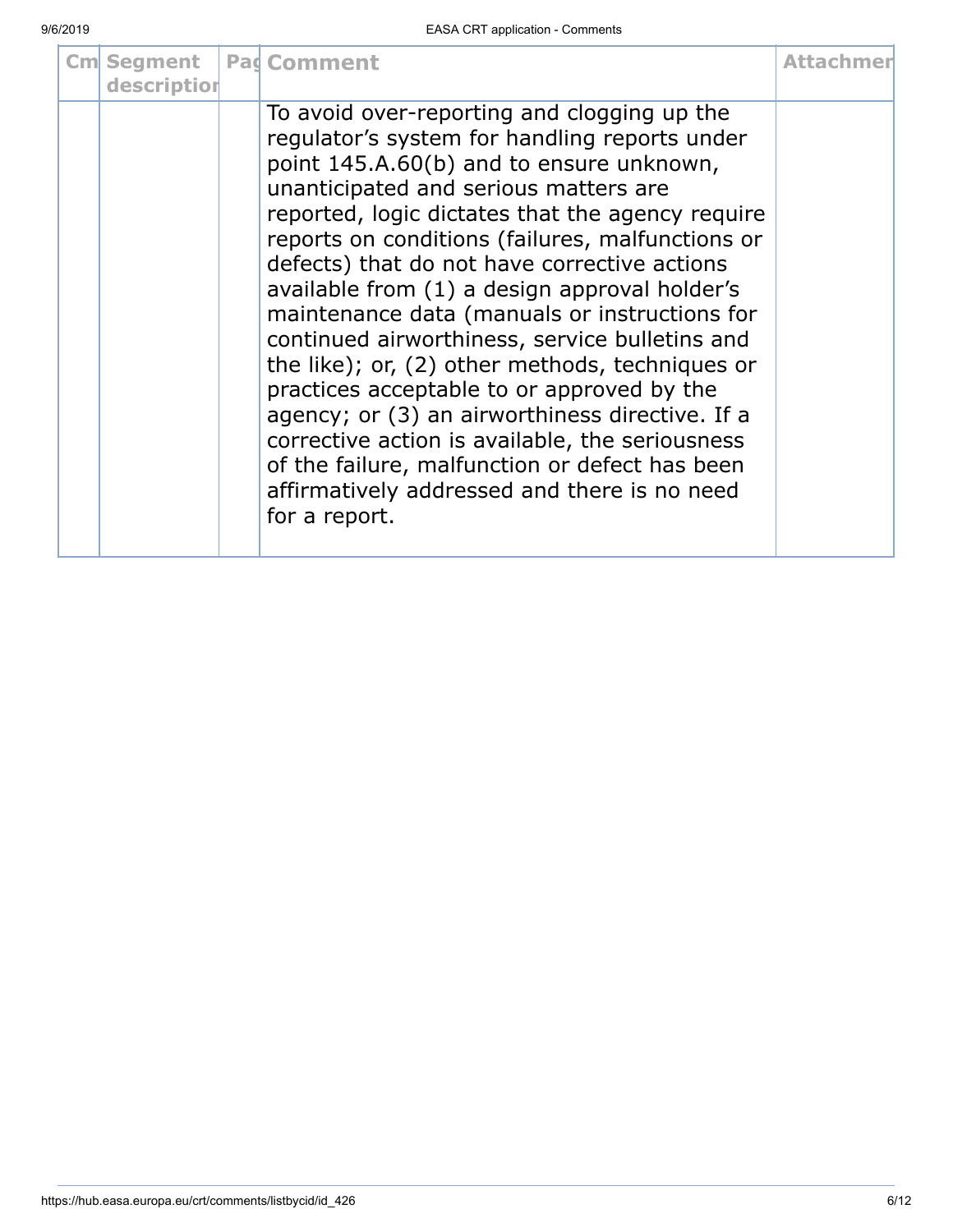| <b>Cm</b> Segment<br>description                               |          | <b>Pag Comment</b>                                                                                                                                                                                                                                                                                                                                                                                                                                                                                                                                                                                                                                                                                                                                                                                                                                                                                                                                       | <b>Attachmer</b> |
|----------------------------------------------------------------|----------|----------------------------------------------------------------------------------------------------------------------------------------------------------------------------------------------------------------------------------------------------------------------------------------------------------------------------------------------------------------------------------------------------------------------------------------------------------------------------------------------------------------------------------------------------------------------------------------------------------------------------------------------------------------------------------------------------------------------------------------------------------------------------------------------------------------------------------------------------------------------------------------------------------------------------------------------------------|------------------|
| 102 145.A.70<br>Maintenance -<br>organisatior 24<br>exposition | 23       | Aeronautical Repair Station Association<br>Comment #3, 145.A.70-Maintenance<br>organisation exposition. Page 24.                                                                                                                                                                                                                                                                                                                                                                                                                                                                                                                                                                                                                                                                                                                                                                                                                                         |                  |
| (MOE)                                                          |          | Point $145.A.70(c)$ allows amendments to the<br>MOE to be made in accordance with<br>procedures adopted pursuant to points<br>$145.A.70(a)(10)$ and $(11)$ and provides that<br>amendments outside the scope of the<br>procedure in point $(a)(10)$ and amendments<br>related to changes listed in point 145.A.85(a)<br>require approval by the competent authority.<br>ARSA believes that, given the scope and<br>breadth of issues treated in the MOE,<br>certificated entities should have maximum<br>flexibility to modify the Exposition provided<br>that such changes are consistent with the<br>company's SMS. As stated in our summary and<br>comments related to 145.A.85 below<br>(comment 4), we disagree in particular with<br>the requirement that the certificated entity<br>seek prior approval for personnel changes, a<br>concept which is antithetical to SMS and may<br>hinder the company's ability to remove unfit<br>team members. |                  |
| 102 145.A.80<br>Limitations<br>on the<br>organisation          | 25<br>26 | Aeronautical Repair Station Association<br>Comment $#$ 4. 145.A.85-Changes to the<br>organisation. Page 25. NOTE: ARSA's<br>comments on 145.A.85 are inserted here<br>because the CRT system page for this NPA did<br>not include a comment segment function for<br>145.A.85.                                                                                                                                                                                                                                                                                                                                                                                                                                                                                                                                                                                                                                                                            |                  |
|                                                                |          | The proposed requirement that certificated<br>entities seek prior approval from the<br>competent authority before changing<br>personnel nominated in accordance with points<br>$145.A.30(b)$ , (c) and (ca) is contrary to the<br>philosophy of SMS, would impose unnecessary<br>burdens on certificate holders and regulators<br>and would potentially undermine safety. We<br>also disagree with the proposal to eliminate                                                                                                                                                                                                                                                                                                                                                                                                                                                                                                                             |                  |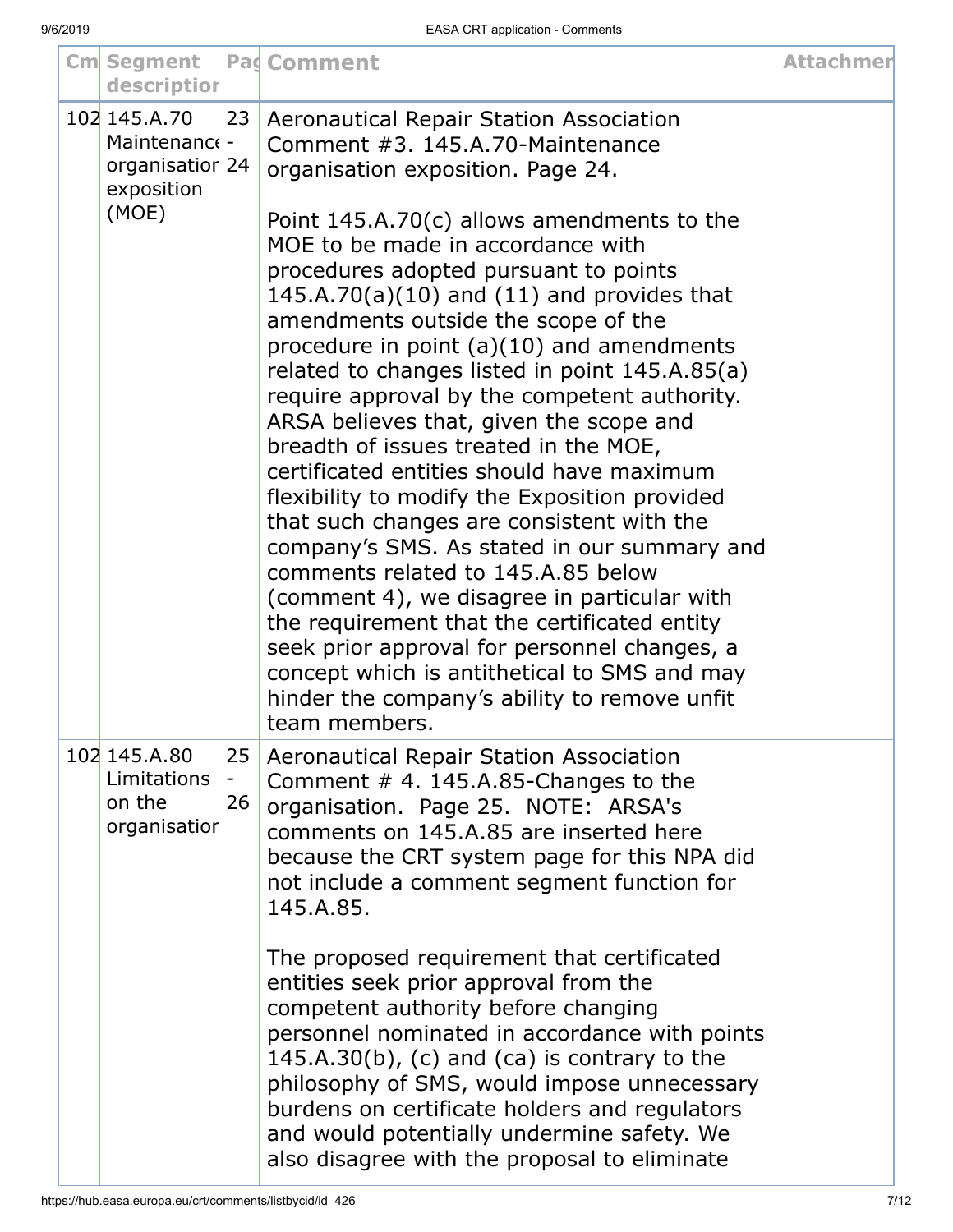| <b>Cm</b> Segment<br>description | Pad Comment                                                                                                                                                                                                                                                                                                                                                                                                                                                                                                                                                                                                                                                                                                                                                                                                                                                                                                                                                                                                                                                                                                                                                                                                                                                                                                                                                                       | <b>Attachmer</b> |
|----------------------------------|-----------------------------------------------------------------------------------------------------------------------------------------------------------------------------------------------------------------------------------------------------------------------------------------------------------------------------------------------------------------------------------------------------------------------------------------------------------------------------------------------------------------------------------------------------------------------------------------------------------------------------------------------------------------------------------------------------------------------------------------------------------------------------------------------------------------------------------------------------------------------------------------------------------------------------------------------------------------------------------------------------------------------------------------------------------------------------------------------------------------------------------------------------------------------------------------------------------------------------------------------------------------------------------------------------------------------------------------------------------------------------------|------------------|
|                                  | the very reasonable provision in the current<br>145.A.85 that recognizes certain personnel<br>changes may be unplanned and requiring<br>notification of those changes at the earliest<br>possible opportunity.                                                                                                                                                                                                                                                                                                                                                                                                                                                                                                                                                                                                                                                                                                                                                                                                                                                                                                                                                                                                                                                                                                                                                                    |                  |
|                                  | A key concept underlying SMS is that the<br>organisation is responsible for the safety of its<br>operations, not individuals. Requiring the<br>regulator to approve personnel changes made<br>in accordance with the company's SMS defeats<br>the purpose of the system and rule changes. It<br>is the company's responsibility, not regulators,<br>to manage operations and make decisions<br>about who is best suited to ensure compliance,<br>safety and the company's success. Once the<br>company has properly designed and<br>implemented its SMS, the new employees<br>appointed to key positions must be qualified<br>and trained as required by point $145.A.30(e)$ .<br>The new approval requirements in 145.A.85<br>would give regulators unprecedented authority<br>over internal personnel changes, diverting<br>agency resources and undermining the ability<br>of certificate holders to manage their<br>businesses. Finally, by requiring the regulator's<br>approval of personnel changes, the new rule<br>will undermine safety by thwarting a<br>company's ability to remove a team member<br>whose acts or omissions run contrary to the<br>company's SMS.<br>For all these reasons, we urge EASA to remove<br>the prior approval requirement and use instead<br>use a notification system, particularly as it<br>relates to unanticipated personnel changes. |                  |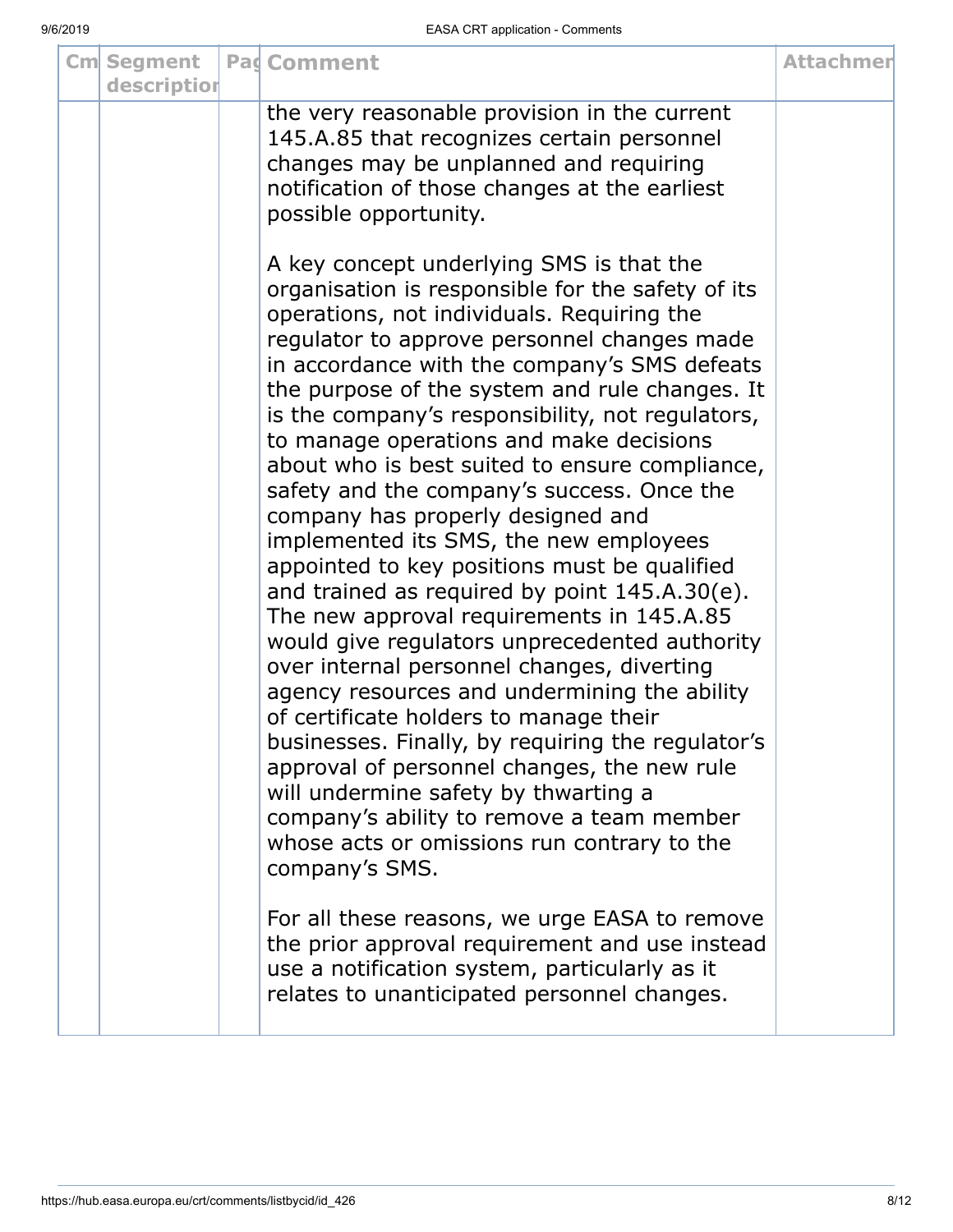| description                                                                                                                                                                                                                                                                                                                                                                                                                                                                                                                                                                                                                                                                                                                                                                                                                                                                                                                                                                                                                                     |  |
|-------------------------------------------------------------------------------------------------------------------------------------------------------------------------------------------------------------------------------------------------------------------------------------------------------------------------------------------------------------------------------------------------------------------------------------------------------------------------------------------------------------------------------------------------------------------------------------------------------------------------------------------------------------------------------------------------------------------------------------------------------------------------------------------------------------------------------------------------------------------------------------------------------------------------------------------------------------------------------------------------------------------------------------------------|--|
| 102 145.A.200<br>28<br><b>Aeronautical Repair Station Association</b><br>Managemen -<br>Comment #5. 145.A.200-Management system.<br>30<br>system<br>Page 28-29.                                                                                                                                                                                                                                                                                                                                                                                                                                                                                                                                                                                                                                                                                                                                                                                                                                                                                 |  |
| Proposed point $145.A.200(a)(1)$ requires the<br>organisation to establish, implement, and<br>maintain a management system that includes,<br>"clearly defined lines of responsibility and<br>accountability throughout the organisation,<br>including a direct safety accountability of the<br>accountable manager." This wording is unclear.<br>We believe it is the agency's intent that<br>accountability be "to" (not "of") the<br>accountable manager. In the alternative,<br>replacing "a" with "the" in front of the phrase<br>"direct safety accountability" would clarify that<br>it is the accountable manager who is directly<br>accountable for safety.<br>ARSA agrees with the intent of points<br>145.A.200(b) and (c), viz., that SMS should be<br>scalable and correspond to the organisation's<br>size and risks associated with its activities, and<br>that organisations holding multiple certificates<br>should be allowed to integrate their SMS. We<br>urge that these concepts be maintained in the<br>final regulation. |  |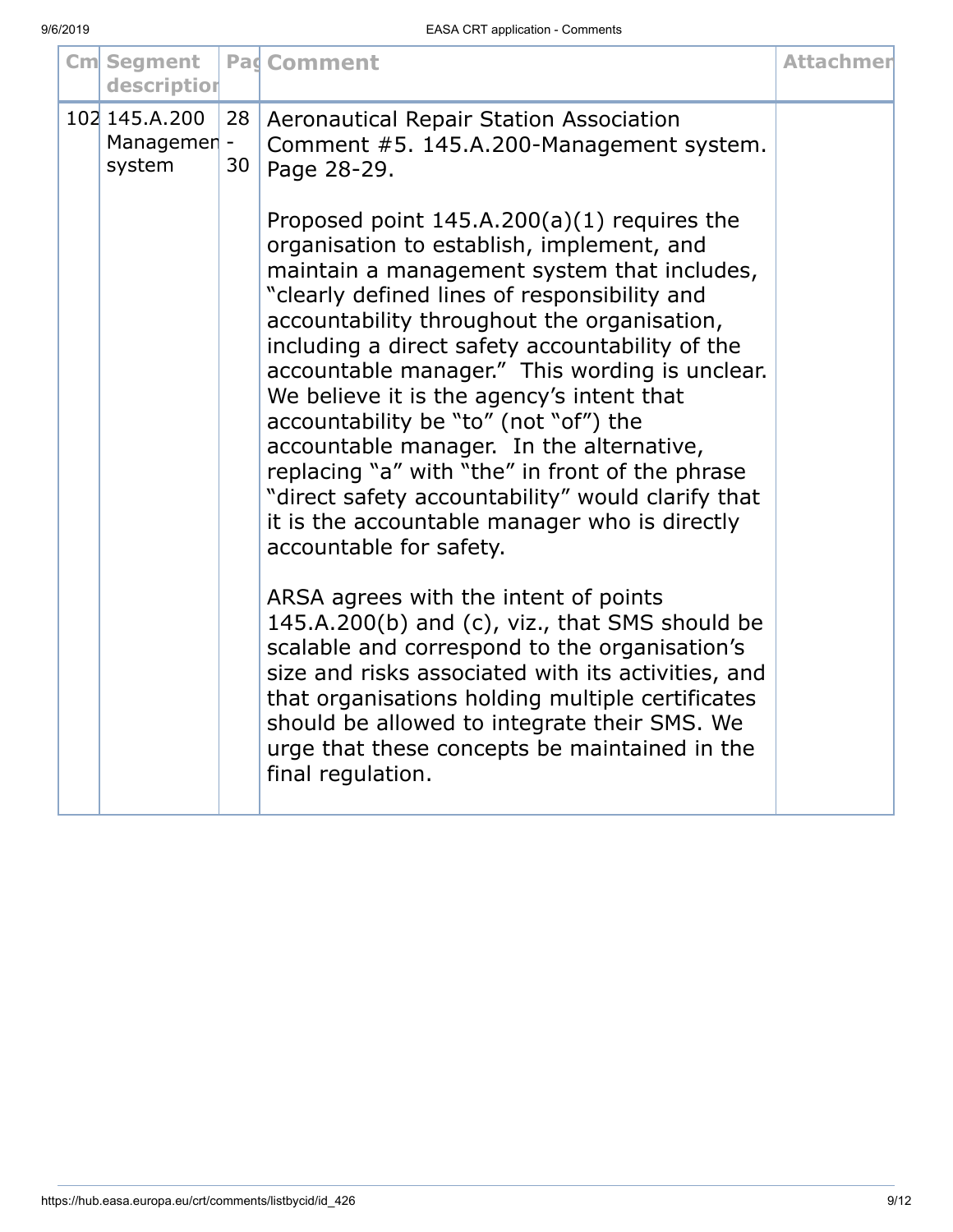| <b>Cm</b> Segment<br>description                  |    | Pag Comment                                                                                                                                                                                                                                                                                                                                                                                                                                                                                                                                                                                                                                                                                                                                                                                                                                                                                                                                                                             | <b>Attachmer</b> |
|---------------------------------------------------|----|-----------------------------------------------------------------------------------------------------------------------------------------------------------------------------------------------------------------------------------------------------------------------------------------------------------------------------------------------------------------------------------------------------------------------------------------------------------------------------------------------------------------------------------------------------------------------------------------------------------------------------------------------------------------------------------------------------------------------------------------------------------------------------------------------------------------------------------------------------------------------------------------------------------------------------------------------------------------------------------------|------------------|
| 102 145.B.330<br>Changes<br>organisatio           | 40 | Aeronautical Repair Station Association<br>Comment #6. 145.B.330-Changes-<br>organisations. Page 40.                                                                                                                                                                                                                                                                                                                                                                                                                                                                                                                                                                                                                                                                                                                                                                                                                                                                                    |                  |
|                                                   |    | The proposed section fails to provide due<br>process and accountability. While requiring the<br>competent authority to "suspend, limit or<br>revoke" the certificate of an organisation that<br>makes changes without prior approval (point<br>$145.B.330(d)$ , it does not mandate timely<br>review of the proposed change by the<br>regulator or response to the certificate holder.<br>Our concerns with the breadth of "prior"<br>approval" requirements are documented above<br>at comments 3 and 4. The combination of<br>expansion of the regulator's authority under<br>the proposed 145.A.70 and 145.A.85 combined<br>with the lack of transparency and<br>accountability embodied in the proposed<br>145.B.330 would potentially put certificate<br>holders in bureaucratic limbo while the<br>regulator reviews proposed changes. We urge<br>the removal of proposed 145.B.330(d) and<br>adoption of a clear timetable for reviewing and<br>responding to requested changes. |                  |
| 102 145.B.355<br>Suspension,<br>limitation<br>and | 42 | Aeronautical Repair Station Association<br>Comment #7. 145.B.355-Suspension,<br>limitation and revocation. Page 42.                                                                                                                                                                                                                                                                                                                                                                                                                                                                                                                                                                                                                                                                                                                                                                                                                                                                     |                  |
| revocation                                        |    | The provision describes circumstances under<br>which the competent authority shall suspend,<br>limit or revoke certificates. However, it does<br>not define a process by which determinations<br>are made, nor does it provide a process for<br>appealing the regulator's decision. We urge the<br>inclusion of language establishing procedural<br>guidelines to ensure due process and fairness<br>for organisations facing certificate action.                                                                                                                                                                                                                                                                                                                                                                                                                                                                                                                                       |                  |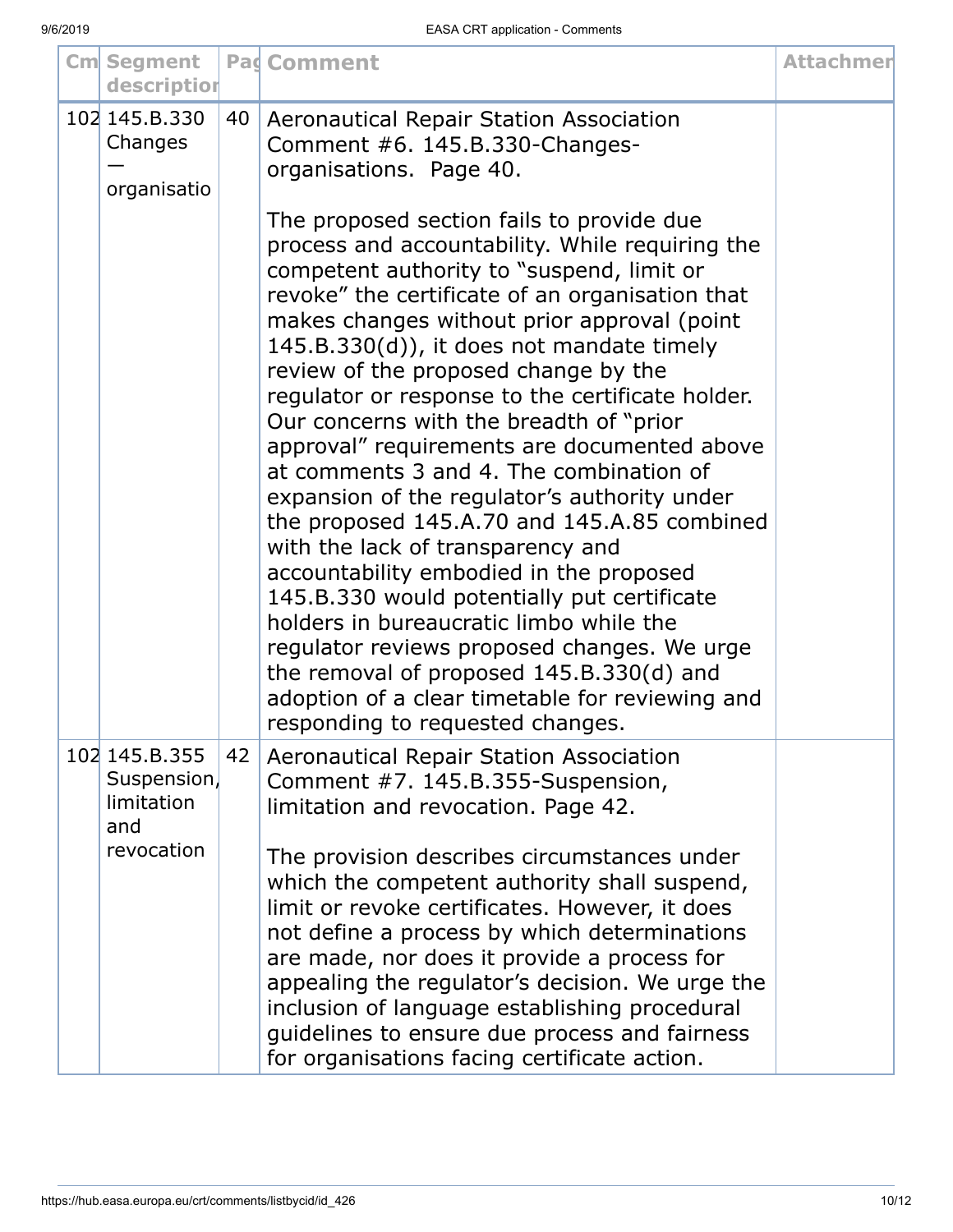| <b>Cm</b> Segment<br>description                                                         | <b>Pag Comment</b>                                                                                                                                                                                                                                                                                                                                                                                                                                                                                                                                                                                  | <b>Attachmer</b> |
|------------------------------------------------------------------------------------------|-----------------------------------------------------------------------------------------------------------------------------------------------------------------------------------------------------------------------------------------------------------------------------------------------------------------------------------------------------------------------------------------------------------------------------------------------------------------------------------------------------------------------------------------------------------------------------------------------------|------------------|
| 102 AMC1<br>$145.A.70(a) -$<br>(1)<br>Maintenance<br>organisatior<br>exposition<br>(MOE) | 104 Aeronautical Repair Station Association<br>Comment #8. AMC1 145.A.70(a)(1)-<br>105 Maintenance organisation exposition (MOE).<br>Pages 104-105.<br>ARSA agrees with the intent of the language<br>allowing organisations holding multiple<br>certificates to combine the MOE with other<br>expositions or manuals to avoid duplication.<br>We urge this language be maintained in the<br>final regulation.                                                                                                                                                                                      |                  |
| 103 AMC1<br>145.A.85<br>Changes<br>to the<br>organisatior                                | 109 Aeronautical Repair Station Association<br>Comment #9. AMC1 145.A.85-Changes to the<br>organisation. Page 109.<br>Point AMC1 145.A.85(c) recognizes that certain<br>changes to an organisation requiring prior<br>approval may be "unforeseen" and requests<br>notification at "the earliest opportunity". While<br>ARSA is pleased to see a recognition of this<br>fact in the AMC, as stated in comments 3 and<br>4 above, ARSA is concerned that the<br>regulations themselves do not acknowledge<br>that certain circumstances may prevent the<br>organisation from seeking prior approval. |                  |